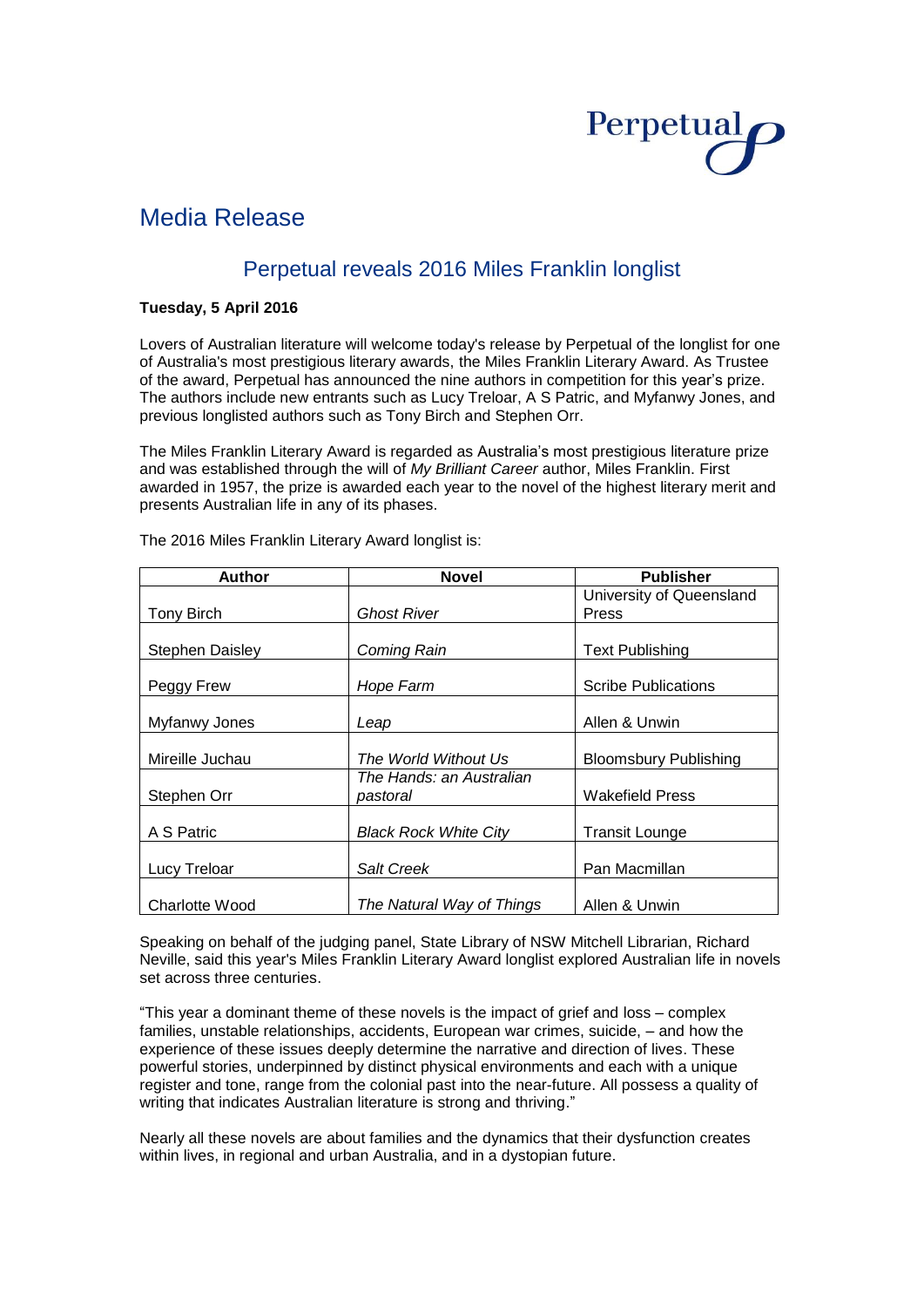Mr Neville is joined on the judging panel by *The Australian* journalist and columnist, Murray Waldren, Sydney-based bookseller, Lindy Jones, biographer, book historian, publishing editor, and Queensland Writers Centre founding chair Craig Munro and Emeritus Professor, Susan Sheridan.

Perpetual's National Manager of Philanthropy, Caitriona Fay, congratulated the longlisted authors.

"It is a great achievement for each of these authors to be included in such an esteemed longlist.

"Arguably the most important prize in the Australian literature community, Perpetual is proud to support the Miles Franklin Literary Award. Perpetual has a long and proud history of establishing and managing trusts to provide the right results for beneficiaries, and this award is a marvellous example of the positive impact philanthropy can have."

*Join the Miles Franklin conversation on Twitter with hashtag #milesfranklin or follow @\_milesfranklin.*

For further information about the Miles Franklin Literary Award, visit <http://www.milesfranklin.com.au/>

<ENDS>

#### **For any enquiries on individual authors/novels please contact their publicist:**

| <b>Publisher</b>             | <b>Contact name</b>    | <b>Email</b>                     | <b>Phone</b>      |
|------------------------------|------------------------|----------------------------------|-------------------|
| University of Queensland     | Rachel Crawford        | rachelc@uqp.uq.edu.au            | (07) 3346 7932    |
| Press                        |                        |                                  |                   |
| <b>Text Publishing</b>       | Jane Novak             | jane.novak@textpublishing.com.au | (03) 8610 4510    |
| <b>Scribe Publications</b>   | Cora Roberts           | cora@scribepub.com.au            | 0430 270 411      |
| Allen & Unwin                | Anika Berkman          | anikab@allenandunwin.com         | (02) 8425 0143    |
|                              | (for 'Leap')           |                                  |                   |
| Allen & Unwin                | Sarah Haines           | sarahh@allenandunwin.com         | (02) 8425 0146    |
|                              | (for 'The Natural Way  |                                  |                   |
|                              | of Things')            |                                  |                   |
| <b>Bloomsbury Publishing</b> | <b>Hermione Lawton</b> | Hermione.Lawton@bloomsbury.com   | (02) 8820 4906    |
| <b>Wakefield Press</b>       | Ayesha Aggarwal        | publicity@wakefieldpress.com.au  | (08) 8352 4455    |
| <b>Transit Lounge</b>        | <b>Barry Scott</b>     | barry@transitlounge.com.au       | (03) 9332 7847 or |
|                              |                        |                                  | 0432 324 194      |
| Pan Macmillan                | <b>Tracey Cheetham</b> | tracey.cheetham@macmillan.com.au | (02) 9285 9104    |

#### **For enquiries related to Perpetual or to request an interview with Caitriona Fay, National Manager of Philanthropy, Perpetual Private, or judge, Richard Neville, please contact:**

Jessica Effeney **Honner** 02 8248 3745 [jessica@honnermedia.com.au](mailto:jessica@honnermedia.com.au)

#### **About the Miles Franklin Literary Award**

Perpetual is Trustee for the Miles Franklin Literary Award. The Award was established in 1954 by the estate of *My Brilliant Career* author Stella Maria Sarah Miles Franklin to celebrate the Australian character and creativity. It supports the betterment of Australian literature by each year recognising the novel of the highest literary merit which presents Australian Life in any of its phases. The 2015 winner of the prize was Sofie Laguna for her novel *The Eye of the Sheep.*

Copyright Agency's Cultural Fund has been a proud supporter of the Miles Franklin Award since 2004, granting more than half a million dollars to this premier Australian literary prize.

[www.milesfranklin.com.au](http://www.milesfranklin.com.au/)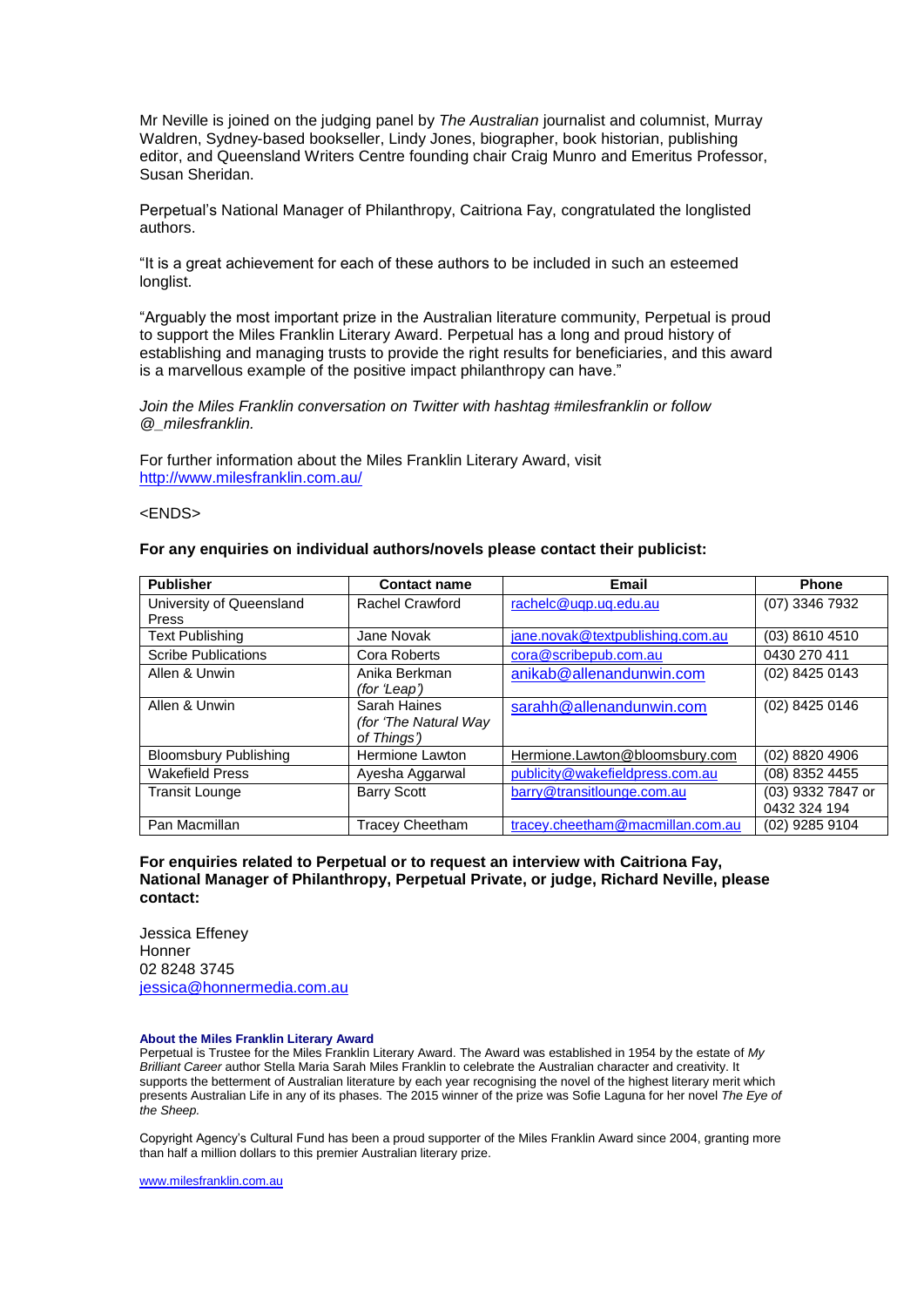#### **About Perpetual Philanthropic Services**

Perpetual is one of Australia's largest managers and distributors of philanthropic funds with \$2.4 billion in funds under advice (as at 31 December 2015). Perpetual is trustee for over 1000 [charitable trusts and endowments](http://www.perpetual.com.au/philanthropy-individuals-and-families.aspx) and provides individuals and families with advice on establishing charitable foundations and structured giving programs. Perpetual also assists charities and not-for-profit organisations wit[h investment advice and management.](http://www.perpetual.com.au/philanthropy-investment-advice-management.aspx)

Perpetual's Philanthropic Services and advice are provided by Perpetual Trustee Company Limited (PTCo), ABN 42 000 001 007, AFSL 236643. This publication has been prepared by PTCo and contains information contributed by third parties. It contains general information only and is not intended to provide advice or take into account personal objectives, financial situation or needs. The information is believed to be accurate at the time of compilation and is provided by PTCo in good faith. To the extent permitted by law, no liability is accepted for any loss or damage as a result of any reliance on this information. PTCo does not warrant the accuracy or completeness of any information included in this document which was contributed by a third party.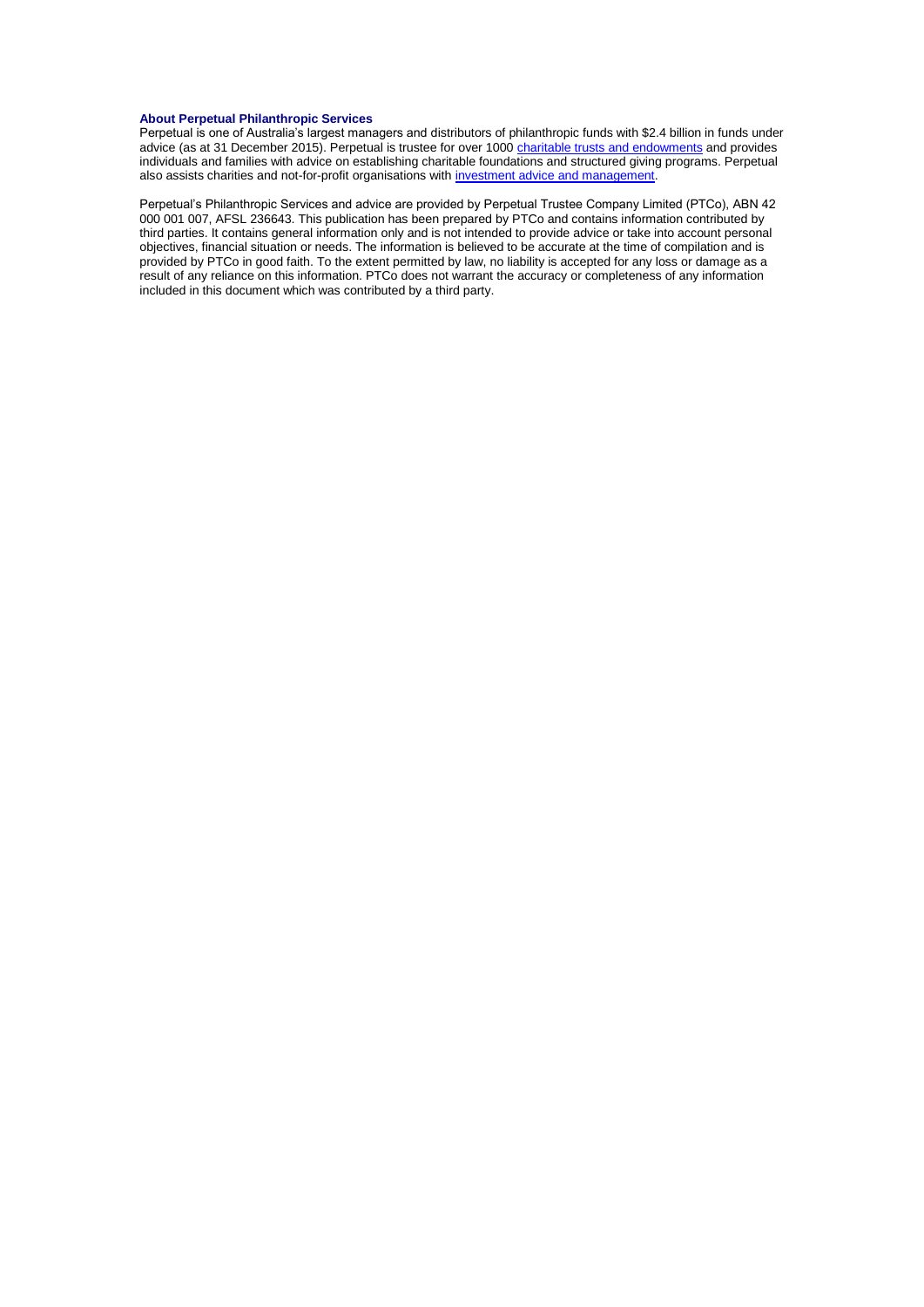

## **Tony Birch**

*Ghost River*

#### **BIOGRAPHY**

Tony Birch is the author of Blood (UQP, 2011), which was shortlisted for the Miles Franklin Award. He is also the author of Shadowboxing (2006), and two short story collections, Father's Day (2009) and The Promise (UQP, 2014). Tony is a frequent contributor to ABC local and national radio and a regular guest at writers' festivals. He lives in Melbourne and is a Senior Research Fellow at Victoria University.

#### **SYNOPSIS**

Sonny Brewer and 'Ren' (Charlie) Renwick become neighbours and then unlikely best friends. Ren's mum Loretta and her partner Archie Kemp, are both hard-working and caring. Sonny's mum cleared out years before with his younger sibling, and left him with his hard-drinking often violent father. Ren is a quiet kid who spends a lot of his time drawing birds. Sonny has a smart mouth and is often in trouble at school, but can do anything with his hands. The boys had been loners but become firm friends with a shared love for the river where they befriend a group of homeless 'river men'. 'Differences between the boys could have set them apart, but their shared loss drew them together. Sonny and Ren were also the only kids around the neighbourhood without brothers or sisters living under the same roof, which was unusual.' (p 10) After Sonny is expelled, his dad leaves home and Sonny finds work as a paper boy. Ren wants to buy a good camera to take beautiful photos of birds so he helps Sonny out. In the course of their work they discover some of the unsavoury types in their neighbourhood. Sonny's uncle Rory comes to look after him and also gives him work as an 'emu' at the races. Meanwhile a strange preacher moves in next door to them with his family, and his daughter Della seems to be reaching out to Ren, but is obviously troubled herself. And when the boys discover that 'their' river is to make way for a freeway, Sonny decides to do something about it.



#### **Stephen Daisley** *Coming Rain*

#### **BIOGRAPHY**

Stephen Daisley was born in 1955 and grew up in the North Island of New Zealand. He has worked on sheep and cattle stations, on oil and gas construction sites and as a truck driver, among many other jobs. Stephen's first novel, Traitor, won the 2011 Prime Minister's Literary Award for Fiction. He lives in Western Australia with his wife and five children.

#### **SYNOPSIS**

Western Australia, 1955. Lew McLeod has been travelling and working with Painter Hayes since he was a boy. Shearing, charcoal burning—whatever comes. Painter made him his first pair of shoes. But Lew's a grown man now. And with this latest job, shearing for John Drysdale and his daughter Clara, everything will change.

Stephen Daisley writes in lucid, rippling prose of how things work, and why; of the profound satisfaction in hard work done with care, of love and friendship and the damage that both contain.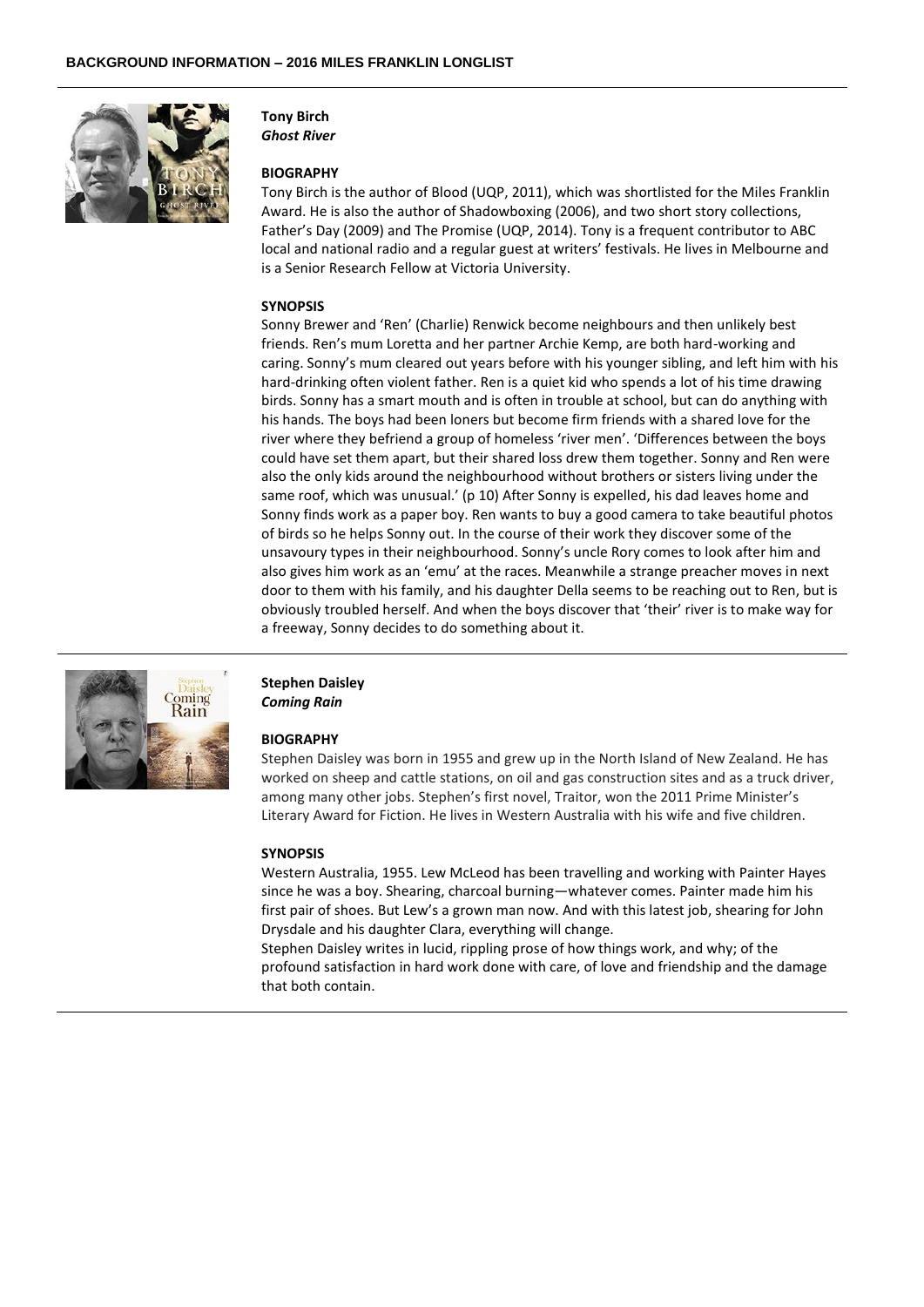

**Peggy Frew** *Hope Farm*

#### **BIOGRAPHY**

Peggy Frew's debut novel, House of Sticks, won the 2010 Victorian Premier's Literary Award for an unpublished manuscript. Her story 'Home Visit' won The Age short story competition. She has been published in New Australian Stories 2, Kill Your Darlings, The Big Issue, and Meanjin. Peggy is also a member of the critically acclaimed and award-winning Melbourne band Art of Fighting. Her latest novel is Hope Farm.

#### **SYNOPSIS**

They were inescapable, the tensions of the adult world — the fraught and febrile aura that surrounded Ishtar and those in her orbit, that whined and creaked like a wire pulled too tight.

It is the winter of 1985. Hope Farm sticks out of the ragged landscape like a decaying tooth, its weatherboard walls sagging into the undergrowth. Silver's mother, Ishtar, has fallen for the charismatic Miller, and the three of them have moved to the rural hippie commune to make a new start.

At Hope, Silver finds unexpected friendship and, at last, a place to call home. But it is also here that, at just thirteen, she is thrust into an unrelenting adult world — and the walls begin to come tumbling down, with deadly consequences.

Hope Farm is the masterful second novel from award-winning author Peggy Frew, and is a devastatingly beautiful story about the broken bonds of childhood, and the enduring cost of holding back the truth.



#### **Myfanwy Jones** *Leap*

#### **BIOGRAPHY**

Myfanwy Jones is the author of The Rainy Season, shortlisted for The Melbourne Prize for Literature's Best Writing Award 2009, and co-author of the bestselling Parlour Games for Modern Families, Book of the Year for Older Children ABIA 2010. She lives by a creek in Melbourne with her human and non-human family.

#### **SYNOPSIS**

Joe lives-despite himself. Driven by the need to atone for the neglect of a single tragic summer's night, he works at nothing jobs and, in his spare time, trains his body and mind to conquer the hostile environment that took his love and smashed up his future. So when a breathless girl turns up on the doorstep, why does he let her in? Isn't he done with love and hope?

On the other side of the city, graphic designer Elise is watching her marriage bleed out. She retreats to the only place that holds any meaning for her-the tiger enclosure at the zoo-where, for reasons she barely understands, she starts to sketch the beautiful killers.

Leap is a beautiful urban fairytale about human and animal nature, and the transformative power of grief. While at its heart is a searing absence, this haunting and addictive novel is propelled by an exhilarating life force, and the eternally hopeful promise of redemptive love.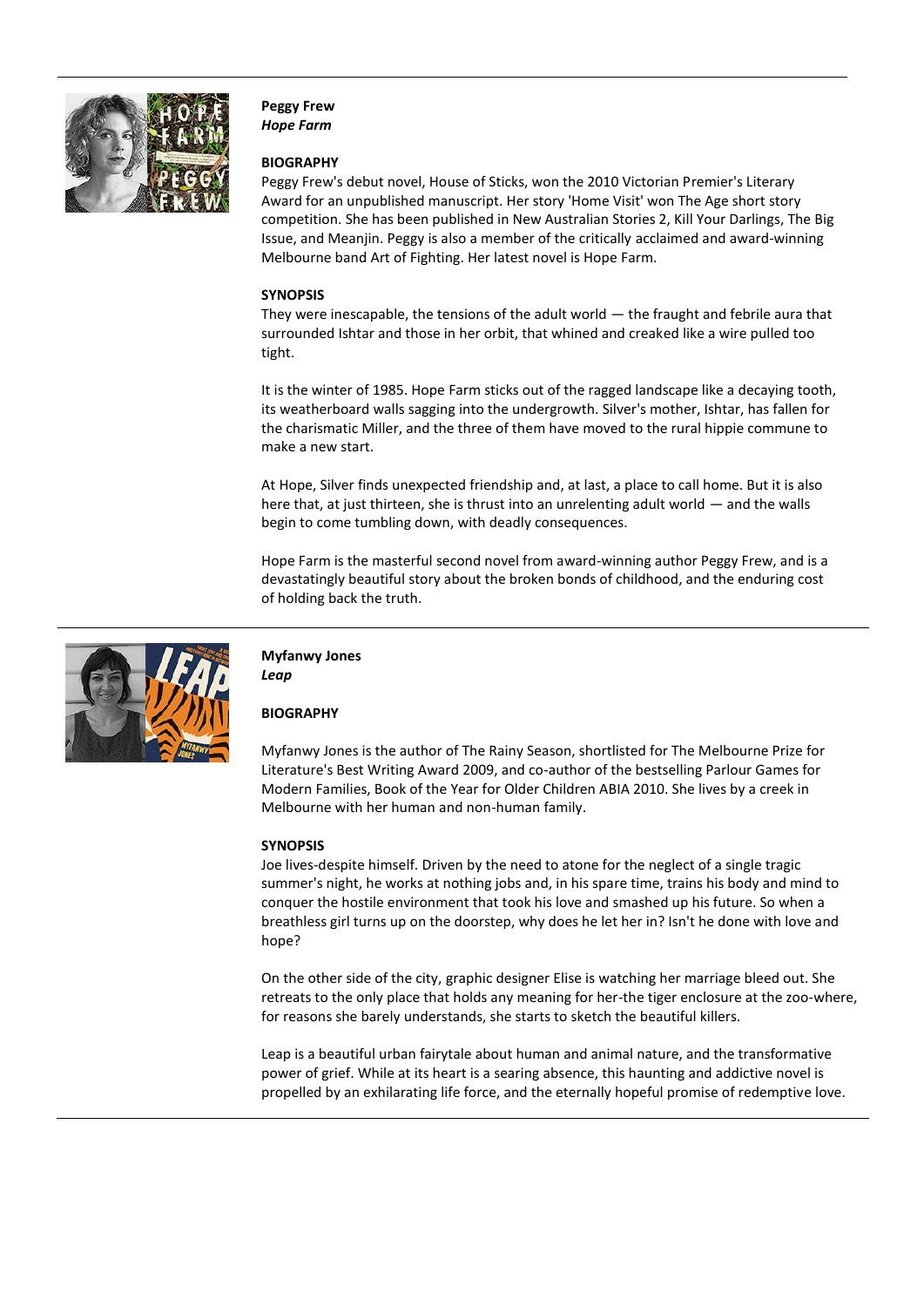

#### **Mireille Juchau** *The World Without Us*

#### **BIOGRAPHY**

Mireille Juchau is a critically acclaimed and accomplished Australian novelist. The World Without Us is her third novel, already published in Australia and the UK and soon to be published in US. The World Without Us was the winner of The Victorian Literary Premier's Award 2016 and has been shortlisted for the Stella Prize 2016. Her previous novel Burning In, was published in 2007 and shortlisted for the Prime Minister's Literary Award 2008, Commonwealth Writers' Prize 2008, the Age Book of the Year Award 2008 and the Nita B. Kibble Award 2008. Her debut, Machines for Feeling was shortlisted for the 1999 Vogel/Australian Literary Award. She is also known for her short fiction, essays and reviews and her international award winning play, White Gifts, was performed and published in the US.

#### **SYNOPSIS**

It has been six months since Tess Müller stopped speaking. Her silence is baffling to her parents, her teachers and her younger sister Meg. The girls' secluded lives in a northern rainforest town are shaken up when their father Stefan discovers human remains on their farm.

As locals in the transient community speculate on who has gone missing, Tess and Meg have a more urgent mystery. Where does their mother Evangeline go each day, pushing an empty pram and returning home muddy and dishevelled?

One day Tess's teacher Jim stumbles across Evangeline by the wild Repentance River. Jim is in flight from his own troubles in Sydney, and Evangeline is in search of elusive truths about her time in a mountain commune. Their charged encounter propels Evangeline's past into the present and sparks a change in all their lives.

As the forest trees are felled and the lakes fill with run-off from the expanding mines, the landscape of the family undergoes shifts of its own. When the rainy season descends and they become separated, each of the Müllers will be forced to decide where they truly belong.



## **Stephen Orr**

*The Hands: An Australian pastoral*

#### **BIOGRAPHY**

Stephen Orr is a celebrated South Australian author whose award-winning novels have won critical acclaim internationally and at home. His novel *Time's Long Ruin –* an *'* eloquent, unusual, bold but responsible retelling' of the disappearance of the Beaumont children – was longlisted for the Miles Franklin Award in 2011 and *One Boy Missing* was shortlisted for the Best Crime Novel in the 2014 Ned Kelly Awards.

An original and sometimes controversial thinker, Stephen also contributes essays sand articles to many publications, on themes literary, historical and topical. He works as a teacher, and enjoys visiting the homes of literary greats around the world.

#### **SYNOPSIS**

He didn't look like he could jump a bull, but she knew he could. It was all in the hands, he'd often explain. The will. The bloody mindedness.

On a cattle station that stretches beyond the horizon, seven people are trapped by their history and the need to make a living. Trevor Wilkie, the good father, holds it all together, promising his sons a future he no longer believes in himself. The boys, free to roam the world's biggest backyard, have nowhere to go.

Trevor's father, Murray, is the keeper of stories and the holder of the deed. Murray has no intention of giving up what his forefathers created. But the drought is winning. The cattle are ribs. The bills keep coming. And one day, on the way to town, an accident changes everything.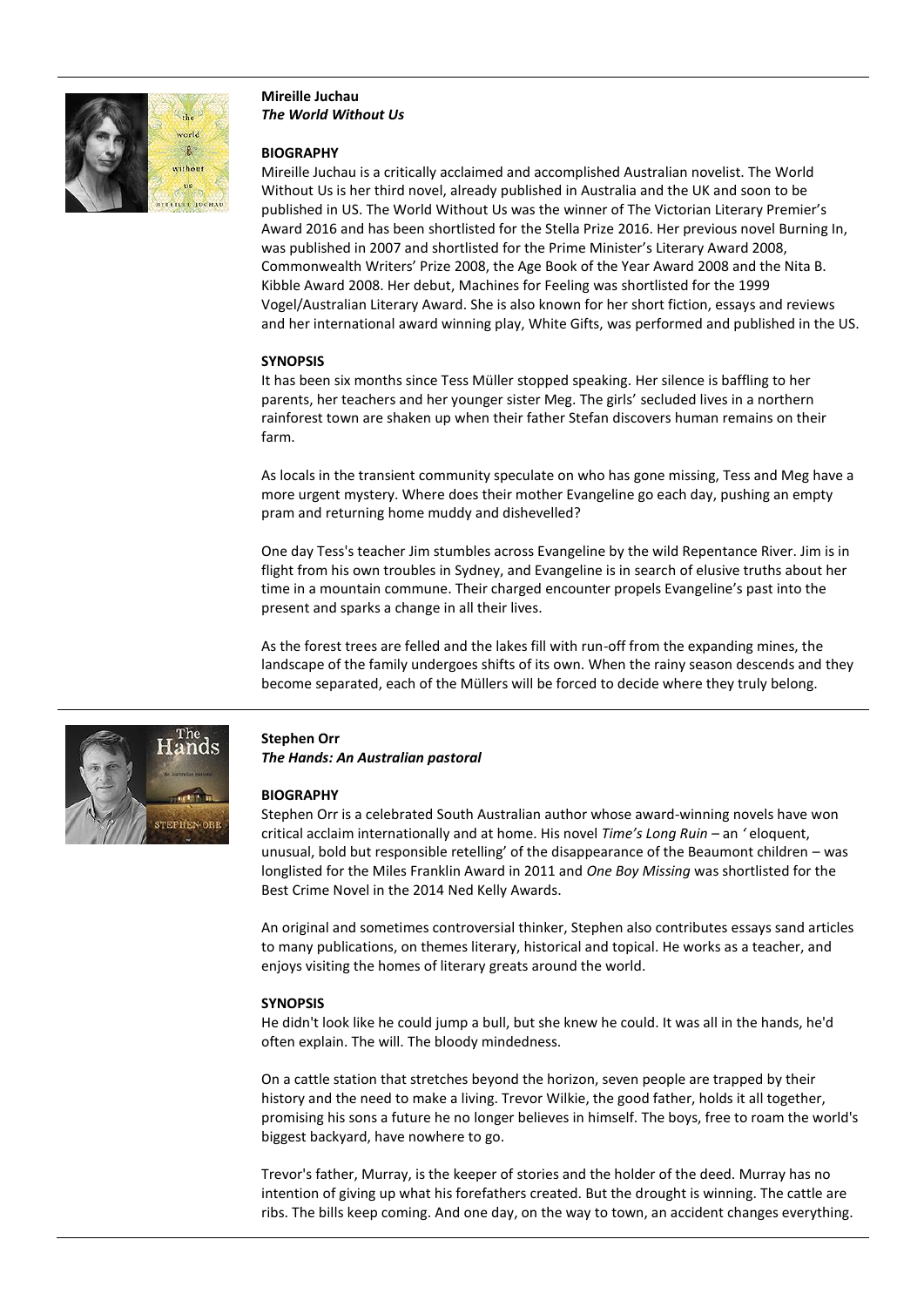

**A.S. Patrić** *Black Rock White City*

#### **BIOGRAPHY**

A. S. Patrić is the award winning author of Las Vegas for Vegans, published in 2012 by Transit Lounge. Las Vegas for Vegans was shortlisted for the 2013 Queensland Literary Awards' Steele Rudd Prize. His debut novel Black Rock White City was launched to critical acclaim in 2015. He is also the author of Bruno Kramzer and The Rattler & other stories. Alec lives in bayside Melbourne and is a St Kilda bookseller.

#### **SYNOPSIS**

During a hot Melbourne summer Jovan's cleaning work at a bayside hospital is disrupted by acts of graffiti and violence becoming increasingly malevolent. For Jovan the mysterious words that must be cleaned away dislodge the poetry of the past. He and his wife Suzana were forced to flee Sarajevo and the death of their children.

Intensely human, yet majestic in its moral vision, Black Rock White City is an essential story of Australia's suburbs now, of displacement and immediate threat, and the unexpected responses of two refugees as they try to reclaim their dreams. It is a breathtaking roar of energy that explores the immigrant experience with ferocity, beauty and humour.



#### **Lucy Treloar** *Salt Creek*

#### **BIOGRAPHY**

Lucy Treloar was born in Malaysia and educated in England, Sweden and Melbourne. A graduate of the University of Melbourne and RMIT, Lucy is a writer and editor, and has plied her trades both in Australia and in Cambodia, where she lived for a number of years. Her short fiction has appeared in Sleepers, Overland, Seizure and Best Australian Stories 2013, and her non-fiction in a range of print media including The Age, The Sydney Morning Herald, Womankind, G Magazine, The West, Visit Cambodia, RAM and Gardening Australia. Her first novel, Salt Creek, was published by Picador in 2015. Lucy lives in inner Melbourne with her husband, four children and two whippets.

#### **SYNOPSIS**

Salt Creek, 1855, lies at the far reaches of the remote, beautiful and inhospitable coastal region, the Coorong, in the new province of South Australia. The area, just opened to graziers willing to chance their luck, becomes home to Stanton Finch and his large family, including fifteen-year-old Hester Finch.

Once wealthy political activists, the Finch family has fallen on hard times. Cut adrift from the polite society they were raised to be part of, Hester and her siblings make connections where they can: with the few travellers that pass along the nearby stock route - among them a young artist, Charles - and the Ngarrindjeri people they have dispossessed. Over the years that pass, and Aboriginal boy, Tully, at first a friend, becomes part of the family.

Stanton's attempts to tame the harsh landscape bring ruin to the Ngarrindjeri people's homes and livelihoods, and unleash a chain of events that will tear the family asunder. As Hester witnesses the destruction of the Ngarrindjeri's subtle culture and the ideals that her family once held so close, she begins to wonder what civilization is. Was it for this life and this world that she was educated?